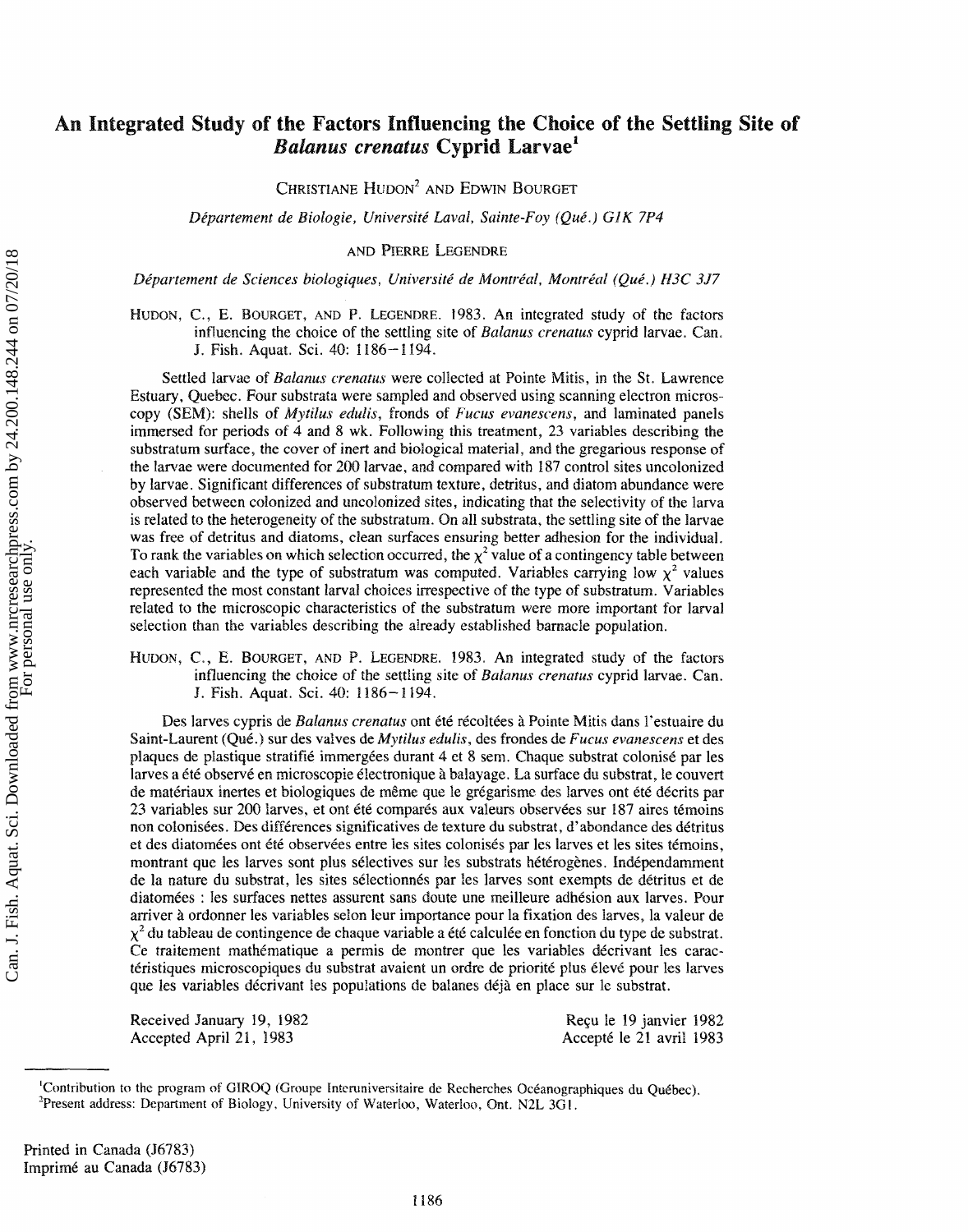NUMEROUS laboratory studies of factors influencing barnacle settlement have shown that site selection is not determined by any single factor, but is dependent upon a combination of variables. Whereas rough (Pyefinch 1948; Barnes 1956) and rugose (Barnes et al. 1951: Crisp and Barnes 1954; Barnes 1955) surfaces are favorable for settlement of barnacle cyprids, the presence of slime or primary film (ZoBell 1939) cyprids, the presence of slime or primary filrn (ZoBell 1939) was reported to influence their settlement (Miller et al. 1948; Daniel 1955: Skerman 1956; Crisp and Ryland 1960: Crisp and Meadows 1963). Such surface films (Crisp 1974) are usually composed of bacteria, diatoms, and detritus (ZoBelI 1938). 'The influence of gregariousness on settlement site selection is shown by cyprid preference for surfaces currently or previousfy colonized by adults (Knight-Jones and Crisp 1953; Knight-Jones 1953). Recent reviews of the factors influencing barnacle settlement have been provided by Crisp (1974) and Lewis ( 1978).

The work summarized above indicates the continuing interest in barnacle settlement. However, because most factors influencing settlement were studied individually under laboratory conditions, their relative importance for larval settlement has never been established under natural conditions, where the larvae are subjected simultaneously to the stimuli of texture, surface contour. primary film, gregariousness, etc., in various combinations. **Ira** our work, the microscopic and macroscopic characteristics of the sites chosen by 200 larvae were first observed on different substrata using scanning electron microscopy **(SEMI.** Then, the sites selected by thc larvae were compared to uncolonized control areas to determine the degree of larval selectivity on substrata of different heterogeneity. Finally, the variables were ranked according to larval preferences, considering that variables bearing the least variation among substrata were the most important for site selection.

## **Methods**

*Balanus crenatus* Bruguière cyprid larvae were collected in August 1978 on artificial and natural substrata at Points Mitis, on the south shore of the St. Lawrence Estuary. Quebec. On August 6, samples were taken from black laminated plastic panels (Conoflex<sup>®</sup>, Pioneer Plastic, Division of LOF Plastic Inc.) which had been immersed 5 rn below mean low tide level (chart datum) for periods of 4 and 8 wk, respectively. At *5* **rn,** a period of 8- **10** wk was necessary for the development of a significant surface film in the study area (Hudon and Bourget 1981). On August 16, specimens of *Fucus evartescens* Agardh and *Mytibus* **edula's** L. supporting numerous cyprids were collected from the sublittoral fringe. This 10-d difference in sampling was due to the delayed presence of settling cyprids in shallower areas.

After cutting the samples down to a convenient size  $(1 - 10 \text{ cm}^2, \text{ depending on the substratum})$ , portions of substratum supporting the larvae were fixed in 2.5% phosphatebuffered ( $pH = 7.2$ ) glutaraldehyde for 2 h. They were then dehydrated in graded ethanol sollutions (25, 50, 75%) and stored in 75% ethanol. Prior to SEM observation, the samples were transferred to absolute ethanol for *5* min, freeze-dried, mounted on aluminum stubs, and coated with evaporated gold-palladium. The cyprids, their site of settlement, and

uncolonized control areas were then observed with a scanning electron microscope operating at a gun potential of 20 kV and a beam angle perpendicular to the sampled surface.

The common occurrence of barnacles on all kinds of solid surfaces could indicate that settlement is more related to accessory characteristics of the surface than to the nature of the substratum itself. Indeed, the settlement of barnacle cyprids on *Mytilus* valves, *Fucus* fronds, and various other natural and artificial substrata is frequently observed (Crisp 1974).

Of a total collection of 200 cyprid larvae, 80 were on *M. edulis, 56 on F. evanescens, and 64 on the two laminated* plastic panels which had been immersed for 4 and 8 wk. On the same samples, 187 uncolonized sites were observed, distributed as follows: 82 on *M. edulis*, 45 on *F. evanescens*, and 30 on each type of artificial substratum. Each larva was identified and 23 variables were documented to describe the colonized sites. Uncolanized sites were documented with a subset of 11 variables. The variables (Table 1) were divided into two major categories: one consisting of the basic substratum texture and cover of inert and biological material, the other including the existing population of barnacles as well as the distance maintained between the settled larvae and other individuals. With the description of substratum texture and detritai cover we tried to ascertain the influence of the inherent qualities of the substrata and/or of deposited alien material. The biological material in front of the cyprid was identified to the genus level to detect a possible indicator species (Strathmann and Branscomb 1979). Quantification of biological material also allowed us to examine the need for critical bacterial or diatom densities. For this, a standard enlargement of  $500\times$ , defining a 40 000  $\mu$ m<sup>2</sup> surface, was used at all sites to evaluate the microscopic variables. except for bacteria, which were counted on a  $2000 \times$  close-up of the same site (surface 1000  $\mu$ m<sup>2</sup>). The neighboring population of barnacles was examined to evaluate settling preference in relation to the size of the individuals. The evaluation of barnacle populations on the samples was made with a dissecting microscope. Measurements of the distance to the nearest neighbor were carried out from scanning electron micrographs, the largest distance to be measured ( $\sim$ 3 mm) being defined by the width of the SEM field at 30 $\times$ .

The intensive exploration of the substratum carried out by the larva prior to its settlement (Knight-Jones and Crisp 1953; Crisp 1961, 1974) provides a first hint that the settling site is the result of a definite choice among numerous alternatives. Therefore, uncolonized sites were determined using coordinates selected with the help of a random number generator. Becausc some regions of the substrata were never colonized by the larvae (e.g. anterior portion of the shell of mussels), the uncolonized sites examined were all located within the limits determined by barnacles already settled on the surface. This procedure ensured that the unchosen alternative sites had not remained uncolonized because of their nonaccessibility. Statistically, the probability of rejecting the null hypothesis that there was no difference between colonized and uncolonized sites was thus reduced. On the other hand, the sites chosen by the larvae could not be directly examined, as the larvae use their first set of antennae, located underneath the animal, to attach themselves (Darwin 1851; Nott and Foster 1969). **It**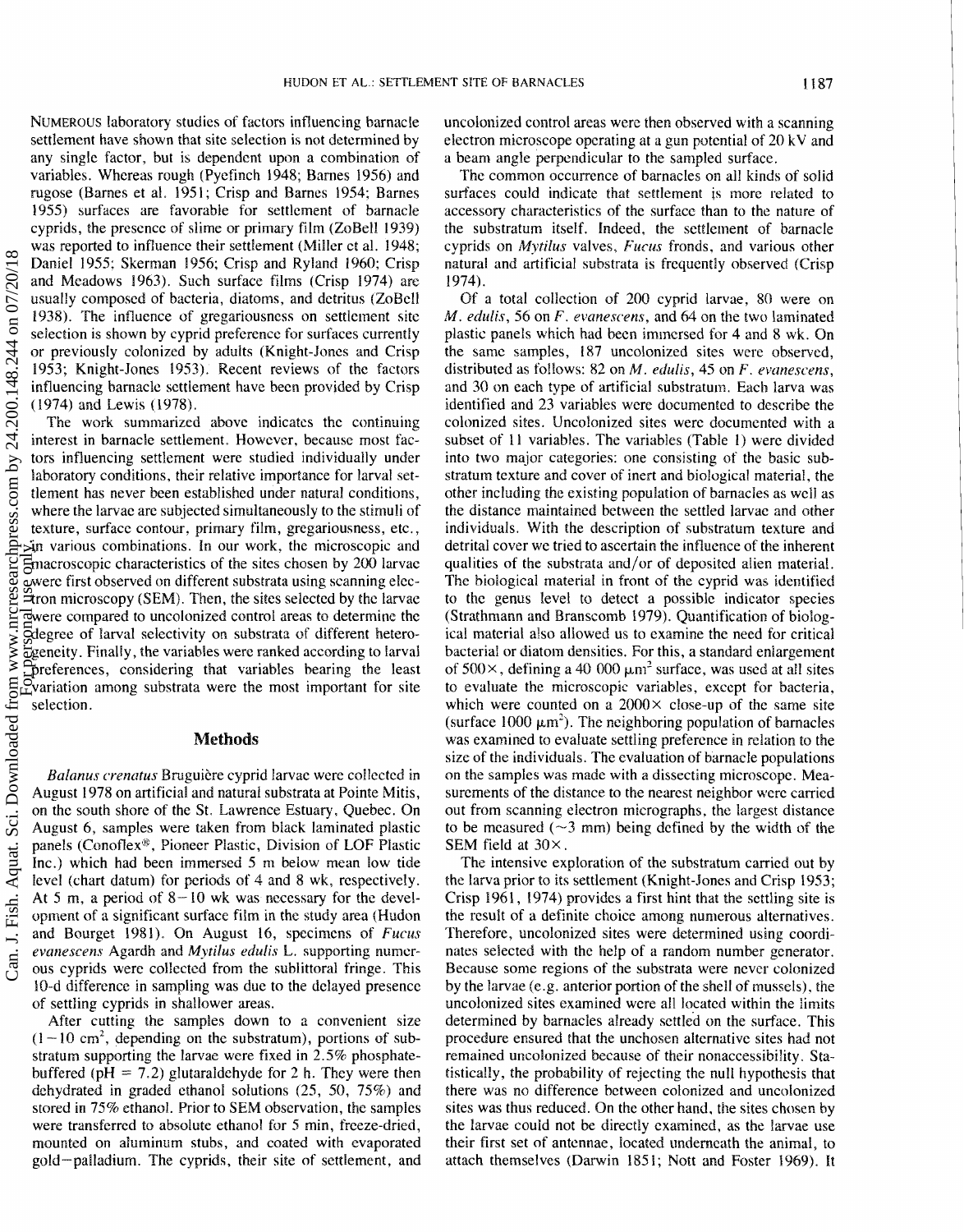### **TABLE 1.** List of the variables observed for 200 larvae settled on four types of substrata.

| Variable measured                                                                                                                                                                                                                    |                           | Units                                                | Objectives                                                                                                                                                                                        |  |
|--------------------------------------------------------------------------------------------------------------------------------------------------------------------------------------------------------------------------------------|---------------------------|------------------------------------------------------|---------------------------------------------------------------------------------------------------------------------------------------------------------------------------------------------------|--|
|                                                                                                                                                                                                                                      |                           | Microscopic environment                              |                                                                                                                                                                                                   |  |
| A. Basic substrate appearance                                                                                                                                                                                                        |                           |                                                      |                                                                                                                                                                                                   |  |
| Periostracum <sup>a</sup>                                                                                                                                                                                                            | Coded:                    | $(0)$ detached or<br>removed                         | To evaluate the<br>influence of the nature                                                                                                                                                        |  |
| Fucus surface <sup>a</sup>                                                                                                                                                                                                           | to<br>Coded:              | $(5)$ intact<br>$(0)$ intact                         | of the substratum<br>itself and the type of<br>relief available for larval                                                                                                                        |  |
| Texture of substratum <sup>®</sup>                                                                                                                                                                                                   | to<br>Coded:<br>to        | (5) damaged<br>(0) nonvisible<br>(5) clearly visible | choice                                                                                                                                                                                            |  |
| Holes <sup>*</sup>                                                                                                                                                                                                                   | Coded:<br>to              | $(0)$ absent<br>(5) abundant                         |                                                                                                                                                                                                   |  |
| Position in relation to grooves                                                                                                                                                                                                      | Coded:<br>to              | $(0)$ out<br>$(1)$ in                                |                                                                                                                                                                                                   |  |
| B. Cover of inert material                                                                                                                                                                                                           |                           |                                                      |                                                                                                                                                                                                   |  |
| Silt <sup>a</sup>                                                                                                                                                                                                                    | Coded:<br>to              | $(0)$ absent<br>$(5)$ abundant                       | To evaluate the<br>influence of inert                                                                                                                                                             |  |
| Abundance of detritus <sup>a</sup>                                                                                                                                                                                                   | Coded:<br>to.             | $(0)$ absent<br>(5) abundant                         | material on the site of<br>settlement                                                                                                                                                             |  |
| Texture of detritus <sup>a</sup>                                                                                                                                                                                                     | Coded:<br>to              | $(0)$ fine<br>$(5)$ coarse                           |                                                                                                                                                                                                   |  |
| Distribution of detritus <sup>a</sup>                                                                                                                                                                                                | Coded:<br>to              | $(0)$ uniform<br>$(5)$ aggregated                    |                                                                                                                                                                                                   |  |
| Cover of detritus                                                                                                                                                                                                                    |                           | $\%$                                                 |                                                                                                                                                                                                   |  |
| C. Cover of biological material<br>Bacteria/1000 $\mu$ m <sup>2</sup><br>Cocconeis spp. $4/40$ 000 $\mu$ m <sup>2</sup><br>Synedra spp. $^{3}/40$ 000 $\mu$ m <sup>2</sup><br>Fragilaria spp. $\degree$ /40 000 $\mu$ m <sup>2</sup> | number<br>Ġ.<br>44<br>ĠĞ. |                                                      | To evaluate the influence<br>of the cover of biological<br>material, detect<br>attraction toward a<br>possible "indicator<br>species," and assess the<br>importance of primary<br>film in general |  |

*Macroscopic environment: gregarious response* 

| A. Population of barnacles on the sample     |                 |    |                 |                          |
|----------------------------------------------|-----------------|----|-----------------|--------------------------|
| Size of the sample                           | cm <sup>2</sup> |    |                 | To measure the influence |
| $L$ arva $e^b$                               | Number          |    |                 | of density and detect    |
| Newly metamorphosed individuals <sup>c</sup> | 66              |    |                 | large-scale gregarious   |
| Adults $\leq$ 3 mm                           | 66              |    |                 | interactions of larvae   |
| Adults $>$ 3 mm                              | 46              |    |                 | with different size-     |
| Cover of calcareous bases                    | $\%$            |    |                 | groups and/or densities  |
| B. Individual interactions                   |                 |    |                 |                          |
| Distance to the nearest larva                | um              |    |                 | To evaluate small-scale  |
| Distance to the nearest adult                | $\mu$ m         |    |                 | gregarious response      |
| Position relative to calcareous              | Coded:          |    | $(0)$ not on a  | and/or the spacing       |
| bases                                        |                 |    | calcareous base | response of the          |
|                                              |                 | to | (4) entirely on | individuals              |

<sup>a</sup>Variables quantified on both colonized and uncolonized sites.

<sup>h</sup>Larva defined as an unmetamorphosed cyprid.

"Newly metamorphosed defined as an uncalcified metamorphosed barnacle.

was thus decided to examine the closest possible area within of a given variable, the site located immediately in front of the operating radius of this sense organ, which is the area each larva was compared to randomly sel the operating radius of this sense organ, which is the area each larva was compared to randomly selected uncolonized located in front of the anterior portion of the attached cyprid. sites, using the Mann–Whitney  $U$  test. To determine whether a choice was made for certain values

located in front of the anterior portion of the attached cyprid. sites, using the Mann-Whitney *U* test. This test was also<br>To determine whether a choice was made for certain values used to detect the occurrence of a signi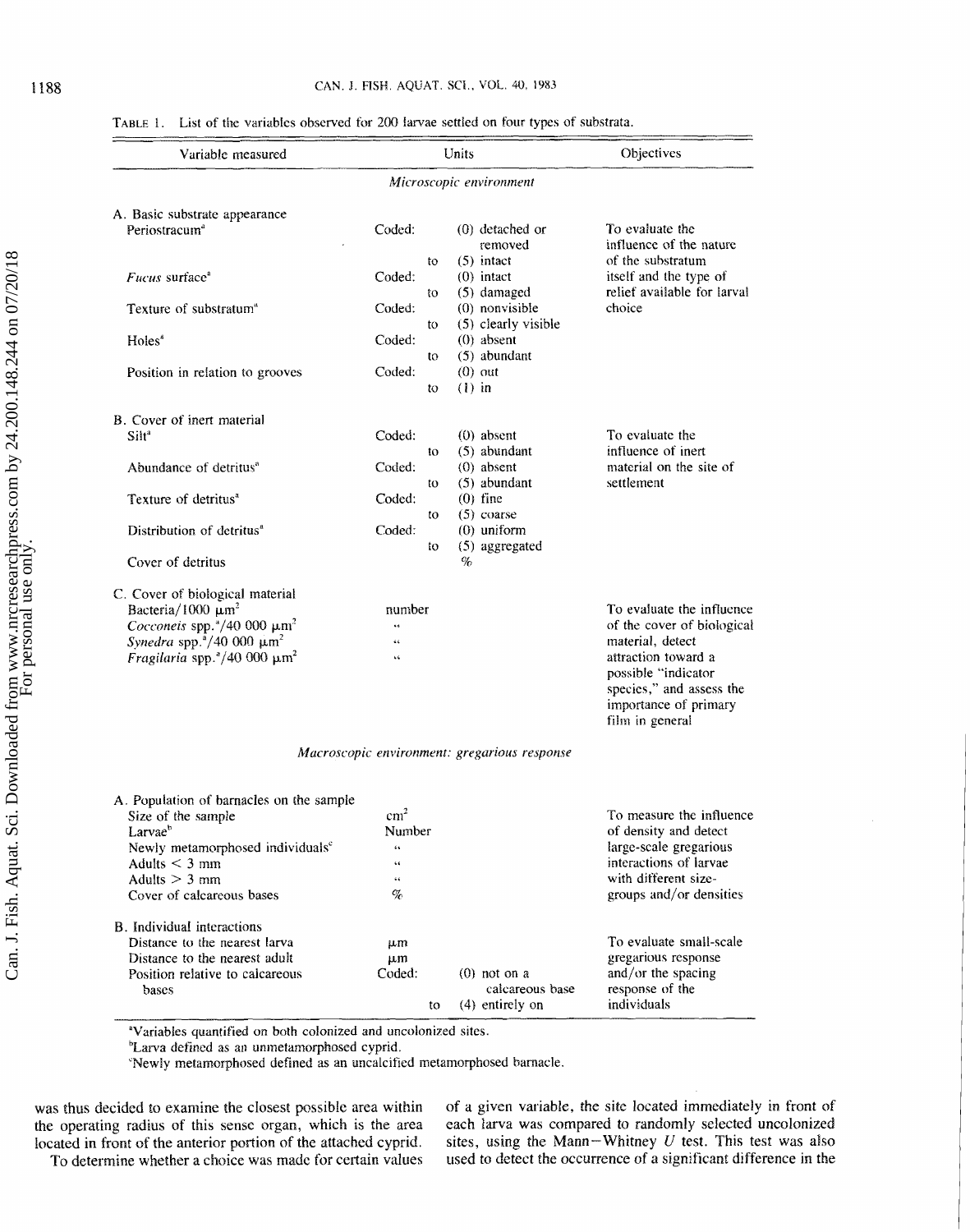mean settlement distance of larvae from adults and from other larvae as nearest neighbors.

The second phase of the analysis consisted in the ranking of the variables according to the constancy of larval choice, by comparing the frequency of the various classes of each variable among substrata. As some variables were quantitative and others were coded, the quantitative variables had to be recoded into discrete states to homogenize these comparisons and to make it possible to rank the variables following Legendre and Legendre (1983). The method can **be**  summarized as follows: the continuous discriminant variable **(68)** to be coded was first replaced by rank orders and then divided into two states, trying in turn all possible partitions. For each alternative, a contingency table of the states of **D** by the states of the reference classification variable  $(C,$  the type of substratum) was drawn, and the dependence between the reference variable **(C)** and the discriminant variable **(D)** was measured through Wilks' (1935) likelihood ratio statistic: SL/OCCO UO ptrC Sch. ColC. To Aquat. Science www.nrcress.com Personal personal use on wat only.nrc. personal use only.nrc. The condition of personal use only.nrc. http://www.nrc/2019/2019.html

$$
\chi^2 \simeq 2 \sum_{\substack{\text{All cells} \\ \text{of table}}} O \ln (O/E), \text{ for all } O, E > 0
$$

whose value is asymptotically distributed as  $\chi^2$  when the total number of observations  $(p)$  is large. The statistic uses the watural logarithm (in) of the ratio of the observed frequencies **(0)** to the expected values *(E).* Expected values are computed, as usual, as:

$$
E = \frac{\text{total of the row} \times \text{total of the column}}{p}
$$

and allows one to test the null hypothesis of independence between **C** and **B.** 

Thc best partition into two states is attained with the highest values of  $\chi^2$ , as it indicates the lowest probability of independance between @ and **D.** Then, holding the first partition fixed, a second partition is added and the  $\chi^2$  values are again computed for all the possible three-state partitions of the discriminant variable. The optimal number of partitions of thc variable into **n** classes is attained when the probability associated with  $\chi^2$  is lowest.

The probability associated with Wilks' likelihwd ratio sta-J. Fish. Aquat tistic  $(x^2)$  also allows for the computation of the amount of information **(B)** shared by the classification of *C* and **D,**  through Kullback's (1959) relation:

$$
B=\chi^2/2p.
$$

To obtain a value standardized between **0** and I, the following ratio was then computed for each variable, in the same way as the "evenness" component of diversity (Lloyd and Ghelardi 1964) :

$$
R = B/H_{\text{max}} \text{ or } R = B/\ln n = \chi^2/2p \ln n.
$$

The maximum information  $(H_{\text{max}})$  is obtained, for any given number of classes **(fa)** in the coded variable, when the probabilities of all the states are equal. Both *B* and  $H_{\text{max}}$  are calculated from the same logarithm base (in this case, In), thus accounting for the "standardizing" effect.

The  $\chi^2$  and *R* values will be used to rank the variables as to their importance in the settling decision process of the larvae.

### **Results**

#### MICROSCOPIC VARIABLES

To describe accurately the larval settlement area, it was necessary to evaluate its textural, detrital, and biological uniformity (Table 2). For all substrata, common trends were observed in the settling area selected by the larvae, allowing us to describe the "typical" settlement site. The typical settlement site had an uneven surface, due to the visible presence of mussel growth ridges, algal cells, or plastic striation. The periostracum of M. *edulis* and the cells of *F. evanescens* were usually intact, as was the artificial substratum. On natural substrata, half the larvae were found in grooves, usually parallel to one another. The settling sites were occasionally covered by a uniform layer of small inert particles. Large deposits of silt, or a thick cover of agglomerated organic particles, were very seldom observed.

The biological material covering the typical settlement site comprised many forms of bacteria (cocci. rods, filaments) in abundance varying from 0 to more than 500 cells/1000  $\mu$ m<sup>2</sup> regardless of the type of substratum. The mean cell densities varied from 186 per 1000  $\mu$ m<sup>2</sup> on *M*. *edulis* to 411 cells/ 1000  $\mu$ m<sup>2</sup> on the artificial substratum immersed for 4 wk (Table *2).* Diatoms were occasionally present on the settlement site, in numbers from 0 to 80 cells on the 40 000  $\mu$ m<sup>2</sup> area located in front of the anterior portion of the larva. Diatoms were observed in Iow densities on the colonized sites on natural substrata, but were absent from those observed on plastic.

Although the constancy of the characteristics of the typical settlement site represents evidence for a choice effect, it is necessary to compare the qualities of the selected sites to those of the available, but uncolonized sites. In this respect, a choice effect is indicated for a certain value of any given variable if it is found among colonized sites in a significantly higher (preference) or Iower (avoidance) proportion than in uncolonized sites. However, because the larvae cannot possibly occupy all the potentially favorable sites available in an area, the uncolonized sites should include both suitable and unsuitable sites, resulting in a lesser contrast and a lower significance when comparing colonized and uncolonized sites. Comparisons between colonized and uncolonized sites were made using the Mann-Whitncy **U** statistic (Table 2). The general heterogeneity is reflected by the number and significance level of the differences observed for each type of substratum, the highest being achieved by *M, edulis*, and the lowest by the artificial substratum immersed for 4 wk.

From all the substrata investigated, *M. edulis* was the one offering the greatest diversity of primary films (bacteria, epiphytes, silt, and detritus). The larvae generally settled in the widest part of the valve. Among the sites avaiiable on a valve, one may find areas densely covered with detritus, mud, or diatoms as well as areas devoid of such primary film. Larvae never settled on large amounts of coarse. agglomerated detritus, and this choice was significant. as shown by the differences for these variables when colonized and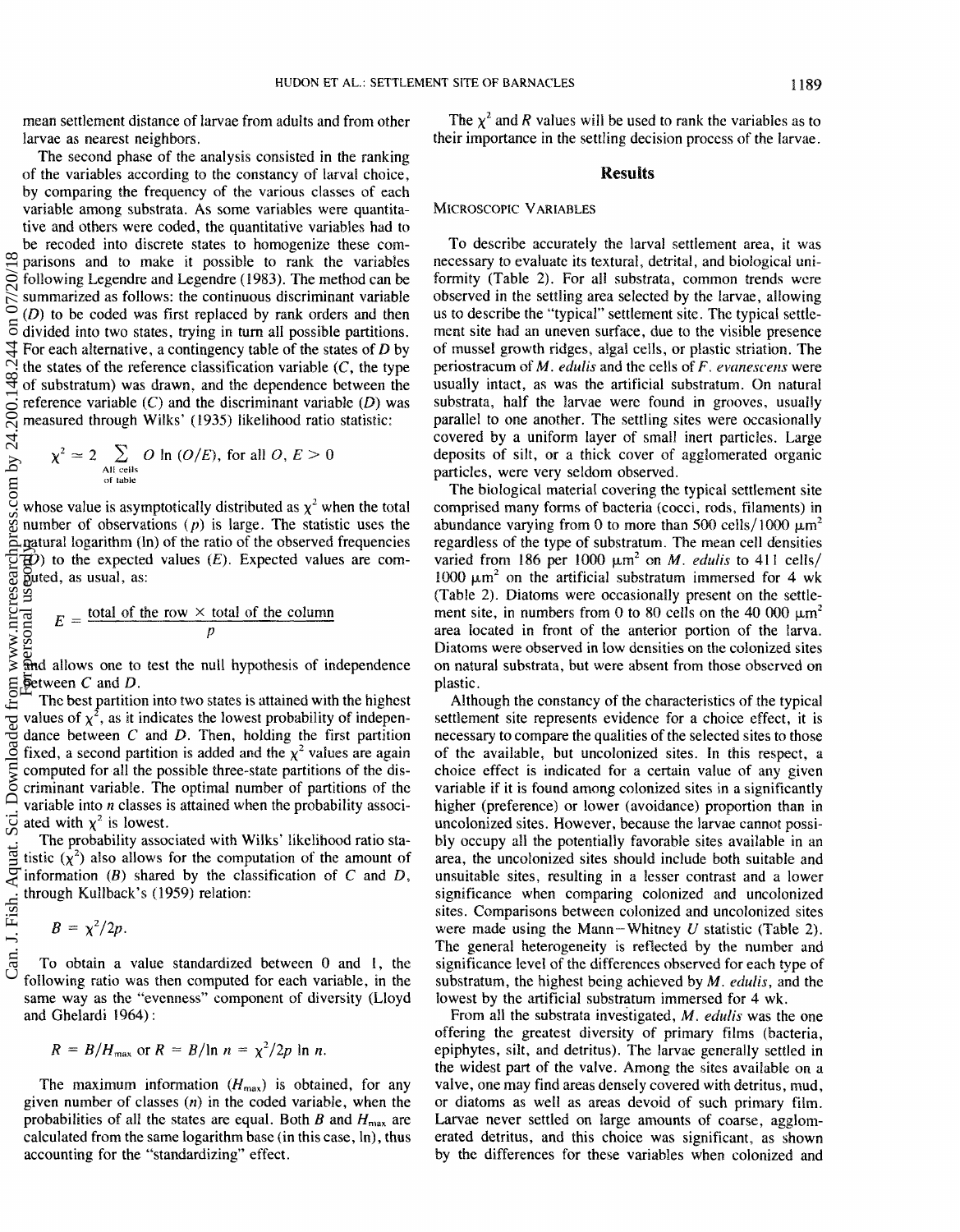TABLE 2. Adjusted median (for coded variable groups A and B) or mean and standard error (set. for variable group C) of variables on 40 000  $\mu$ m<sup>3</sup> areas located either in front of the anterior portion of 200 larvae (colo ns, not significant.

|                                                                                                            |                    |                    | Natural substrata                                      |                                                                                          |                          |                                                                             |                                                                                                  |                              | Artificial substrata                                                 |                                       |              |                                                               |
|------------------------------------------------------------------------------------------------------------|--------------------|--------------------|--------------------------------------------------------|------------------------------------------------------------------------------------------|--------------------------|-----------------------------------------------------------------------------|--------------------------------------------------------------------------------------------------|------------------------------|----------------------------------------------------------------------|---------------------------------------|--------------|---------------------------------------------------------------|
|                                                                                                            |                    | Mytilus edulis     |                                                        |                                                                                          | Fucus evanescens         |                                                                             |                                                                                                  | 8 wk                         |                                                                      |                                       | $4$ wk       |                                                               |
|                                                                                                            | Colonized<br>sites | ۵,                 | colonized<br>sites<br>$\sum_{i=1}^{n}$                 | Colonized<br>sites                                                                       | ٩                        | colonized<br>$\dot{\mathsf{g}}$<br>sites                                    | Colonized<br>sites                                                                               | Á,                           | Non-<br>colonized<br>sites                                           | Colonized<br>sites                    | ٩            | colonized<br>Non-<br>sites                                    |
| Number of sites                                                                                            | 80                 |                    | 82                                                     | \$6                                                                                      |                          | 45                                                                          | 35                                                                                               |                              | $\overline{30}$                                                      | 29                                    |              | $\frac{30}{2}$                                                |
| Texture of substratum<br>Substratum texture                                                                | ನೆ ತ್ವ<br>4.34     | ns                 | $2.13$<br>$4.80$                                       |                                                                                          | Not observed             |                                                                             | 2.57                                                                                             |                              | 3.70                                                                 | 4.87                                  | ns,          | 4.96                                                          |
| Fucus surface<br>Periostracum                                                                              |                    | Not observed<br>ns |                                                        |                                                                                          | Not observed<br>***<br>* |                                                                             |                                                                                                  | Not observed<br>Not observed |                                                                      |                                       | Not observed |                                                               |
| Holes                                                                                                      |                    | Not observed       |                                                        | 2.10<br>0.28                                                                             |                          | 1.57                                                                        | 0.15                                                                                             | <b>C</b>                     | 0.10                                                                 | 0.04                                  | Not observed | $\overline{6}$                                                |
| B. Cover of inert material<br>Sit                                                                          | 0.03               | $\ddot{*}$         |                                                        |                                                                                          | Not observed             |                                                                             |                                                                                                  | Not observed                 |                                                                      |                                       |              |                                                               |
| Abundance of detritus                                                                                      |                    | $\frac{m}{N}$      | 0.788                                                  |                                                                                          |                          |                                                                             |                                                                                                  |                              |                                                                      |                                       | Not observed |                                                               |
| Texture of detritus                                                                                        | 1.35               | $***$              |                                                        | 131<br>111<br>111                                                                        | $*$ $*$                  |                                                                             | $\frac{243}{14}$                                                                                 | a a a                        |                                                                      |                                       |              |                                                               |
| Distribution of detritus                                                                                   | 0.86               | ***                |                                                        |                                                                                          | $**$                     | $1.36$<br>$2.35$                                                            |                                                                                                  |                              | $1.38$<br>$2.30$                                                     | $\frac{18}{100}$                      |              | $\frac{888}{0.38}$                                            |
| C. Cover of biological material                                                                            |                    |                    | ž                                                      |                                                                                          |                          |                                                                             |                                                                                                  |                              |                                                                      |                                       |              |                                                               |
| Bacteria <sup>2</sup> /1000 µm <sup>2</sup>                                                                | 185.81             |                    | observed                                               |                                                                                          |                          | Not<br>bserved                                                              |                                                                                                  |                              | Not<br>bserved                                                       |                                       |              | Not<br>observed                                               |
| Cocconeis spp /40 000 $\mu$ m <sup>2</sup>                                                                 | (25.17)<br>3.57    | ΩŚ,                |                                                        | $214.53$<br>$(33.26)$<br>$(0.30, 34)$<br>$(0.30, 0.0)$<br>$(0.30, 0.0)$<br>$(0.30, 0.0)$ |                          |                                                                             | $88.4$<br>$88.4$<br>$88.4$<br>$88.4$<br>$89.4$<br>$89.4$<br>$89.4$<br>$89.4$<br>$89.4$<br>$89.4$ |                              |                                                                      | $411.13$<br>(6.40)<br>$9$ O O O O O O |              |                                                               |
|                                                                                                            | (1.52)             |                    | $5.46$<br>$(1.41)$<br>$(1.57)$<br>$(3.77)$<br>$(0.27)$ |                                                                                          |                          | $\begin{array}{c} 3.96 \\ 0.86 \\ 2.11 \\ 0.57 \\ 0.24 \\ 0.22 \end{array}$ |                                                                                                  | g                            | $\begin{array}{c} 8.17 \\ (3.36) \\ (0.07) \\ (0.07) \\ \end{array}$ |                                       |              | $\begin{array}{c} 13 \\ 0.10 \\ 0.03 \\ 0.000 \\ \end{array}$ |
| Synedra spp./40 000 $\mu$ m <sup>2</sup>                                                                   | 3.67               | ÷                  |                                                        |                                                                                          | $\frac{*}{*}$            |                                                                             |                                                                                                  |                              |                                                                      |                                       |              |                                                               |
|                                                                                                            | (1.19)             |                    |                                                        |                                                                                          |                          |                                                                             |                                                                                                  |                              |                                                                      |                                       |              |                                                               |
| Fragilaria spp./40 000 $\mu$ m <sup>2</sup>                                                                | 0.65               | ns                 |                                                        |                                                                                          | م                        |                                                                             |                                                                                                  |                              |                                                                      |                                       |              |                                                               |
|                                                                                                            | (0.35)             |                    |                                                        |                                                                                          |                          |                                                                             |                                                                                                  |                              |                                                                      |                                       |              |                                                               |
| Mann-Whitney test cannot be performed on empty groups.<br>"No comparison was made for bacterial densities. |                    |                    |                                                        |                                                                                          |                          |                                                                             |                                                                                                  |                              |                                                                      |                                       |              |                                                               |

**C4N. J. FBSM. AQUAT. SCB., VOL.** 40, **1983**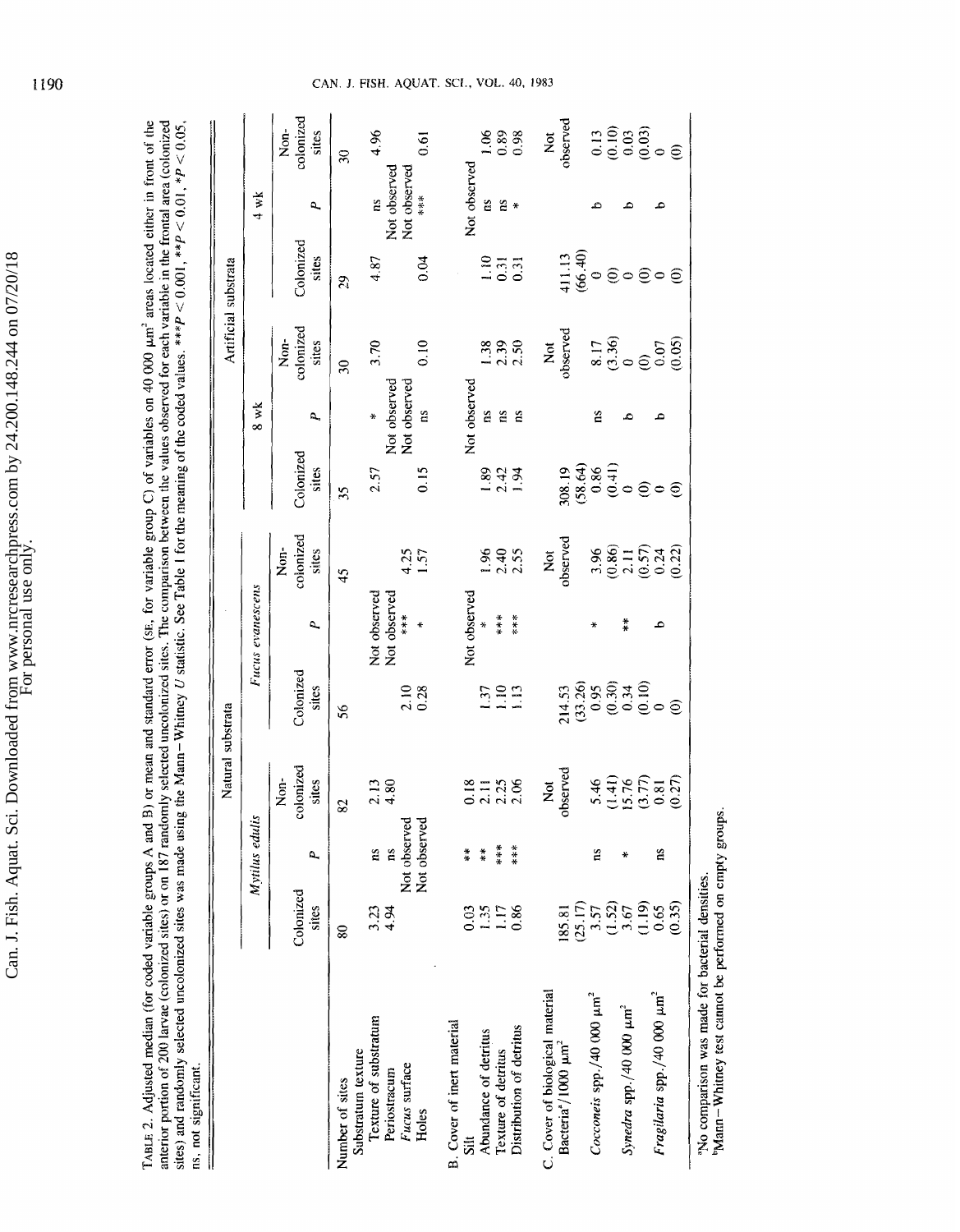|                       |      |                          | Natural substrata |                            |                |           | Artificial substrata |          |
|-----------------------|------|--------------------------|-------------------|----------------------------|----------------|-----------|----------------------|----------|
|                       |      | <b>Mytilus</b><br>edulis |                   | <b>Fucus</b><br>evanescens | 8 wk           |           |                      | $4$ wk   |
|                       | Х    | SE                       | ĩ                 | SE.                        | $\overline{x}$ | <b>SE</b> | $\overline{x}$       | SE       |
| Dimensions $(cm2)$    | 5.53 | 0.40                     | 0.85              | 0.10                       | 4.0            | $\Omega$  | 4.0                  | $\Omega$ |
| Number of larvae      | 2.65 | 0.41                     | 1.86              | 0.33                       | 6.0            | 2.5       | 3.38                 | 0.63     |
| Number of newly       |      |                          |                   |                            |                |           |                      |          |
| metamorphosed larvae  | 9.97 | 2.05                     | 4.67              | 1.09                       | 18.67          | 5.19      | 11.88                | 1.83     |
| Number of adults      |      |                          |                   |                            |                |           |                      |          |
| $<$ 3 mm              | 2.74 | 0.87                     | 1.81              | 0.58                       | 2.83           | 1.45      | 4.88                 | 3.18     |
| Number of adults      |      |                          |                   |                            |                |           |                      |          |
| $> 3$ mm              | 0.29 | 0.23                     | 0                 |                            | $\theta$       |           | $\Omega$             |          |
| % cover of calcareous |      |                          |                   |                            |                |           |                      |          |
| bases <sup>2</sup>    | 7.68 | 0.06                     | 3.31              | 0.07                       | 71.39          | 1.5       | $\boldsymbol{0}$     |          |
|                       |      |                          |                   |                            |                |           |                      |          |

**TABLE 3.** Mean and standard error values for six variables describing the populations of barnacles already colonizing the four types of substrata.

The **5%** cover of calcareous bases was computed after data were transformed using angular (arcsin) transformation.

uncolonized sites were compared (Table 2). The primary films available on *Fucus* were less diversified, with occasional patches of detritus and epiphytes, all of which also appeared to be avoided by the larvae. On the two natural substrata, the larvae had a tendency to colonize surfaces with low densities of diatoms. Greater homogeneity of sites on artificial substrata is shown by a lower level of significance of differences observed between colonized and uncolonized  $\overline{5}$  differences observed between colonized and uncolonized  $\overline{5}$  differences observed between colonized and uncolonized of the larvae was definitely the result of a choice among different alternative conditions, particularly the abundance of detritus, epiphytes. and the texture of the surface.

The organisms already occupying the substratum may influence larval settlement in two possible ways. On a large scale, differences in the size and age distributions within existing barnacle populations could produce different gregarious responses, showing possible preferences of the larvae for certain densities or age-groups. On a small scale, larval response to its own species **may** be reflected in the way individuals settle on the substratum, maintaining a certain<br>distance from each other to avoid overcrowding (Crisp 1961;  $\frac{1}{29}$  Knight-Jones and Moyse 1961). Again, the size of the neigh- $E$  boring individuals could influence the distance at which the  $\rightarrow$  larva will settle.

The mean values of the six variables describing the barnacle population observed (Table **3)** show that the four substrata supported vastly different established macrofaunas. As the samples of natural substrata were arbitrarily cut down to a suitable size, between-substrata comparisons of barnacle densities must be made with caution. In this context, three general observations can be made: **(I)** newly metamorphosed individuals form the most numerous group on all substrata;  $(2)$  larger adults  $(>3$  mm) are only present on *M. edulis*; and *(3)* the cover of calcareous bases is important only on the artificial substratum immersed for 8 wk. The comparison between panels of similar size immersed for 4 and 8 wk

reveals a larger number of dislodged adults (as indicated by the calcareous bases), of newly metamorphosed individuals and of larvae on the panel immersed for the longer period.

The mean values of distance to the nearest adult and to the nearest unmetamorphosed larva (Clarke and Evans 1954) (Table 4) were not significantly different on any substratum, indicating a similar spacing response toward adults and larvae. However, on mussels, there was a tendency for larvae to settle closer to one another and to adults than on other substrata. This apparent difference may have resuited frorn the initial degree of crowding on the substrata. The examination of the proportion of larvae settled within a radius of 3.0 mm to the nearest larva or adult shows a generally greater proportion of larvae in the neighborhood of another larva than of an adult. The highest proportion of larval settlement close to another larva (74%) was observed on the artificial substratum immersed for 4 wk. Larvae settled in the neighborhood of adults were seen most often on *M. edulis,* on which the adult size-group was best represented. Similarly, thc percentage of larvae settled on a calcareous base seems roughly proportional to the surface covered by these remains on each type of substratum.

### **Overall Analysis and Discussion**

Our observations describe the settling sites of cyprids and agree in general with the results of previous Iaboratory experiments. So far, however, the relative importance of each variable in the choice of the settlement site of the larvae remains unknown. To avoid the distortion due to the characteristics not common to all substrata (e.g. periostracum), data referring specifically to one type of substratum were not included in the overall analysis. Also, variables observed on less than 175 larvae (e.g. distance to the nearest neighbor) were not included in the calculation of the  $\chi^2$  statistics. As variables were not all in the same form, they were all used in their coded form (see Methods) for comparison between substrata. The use of different substrata provides a good way to emphasize the factors subjected to variation, as this single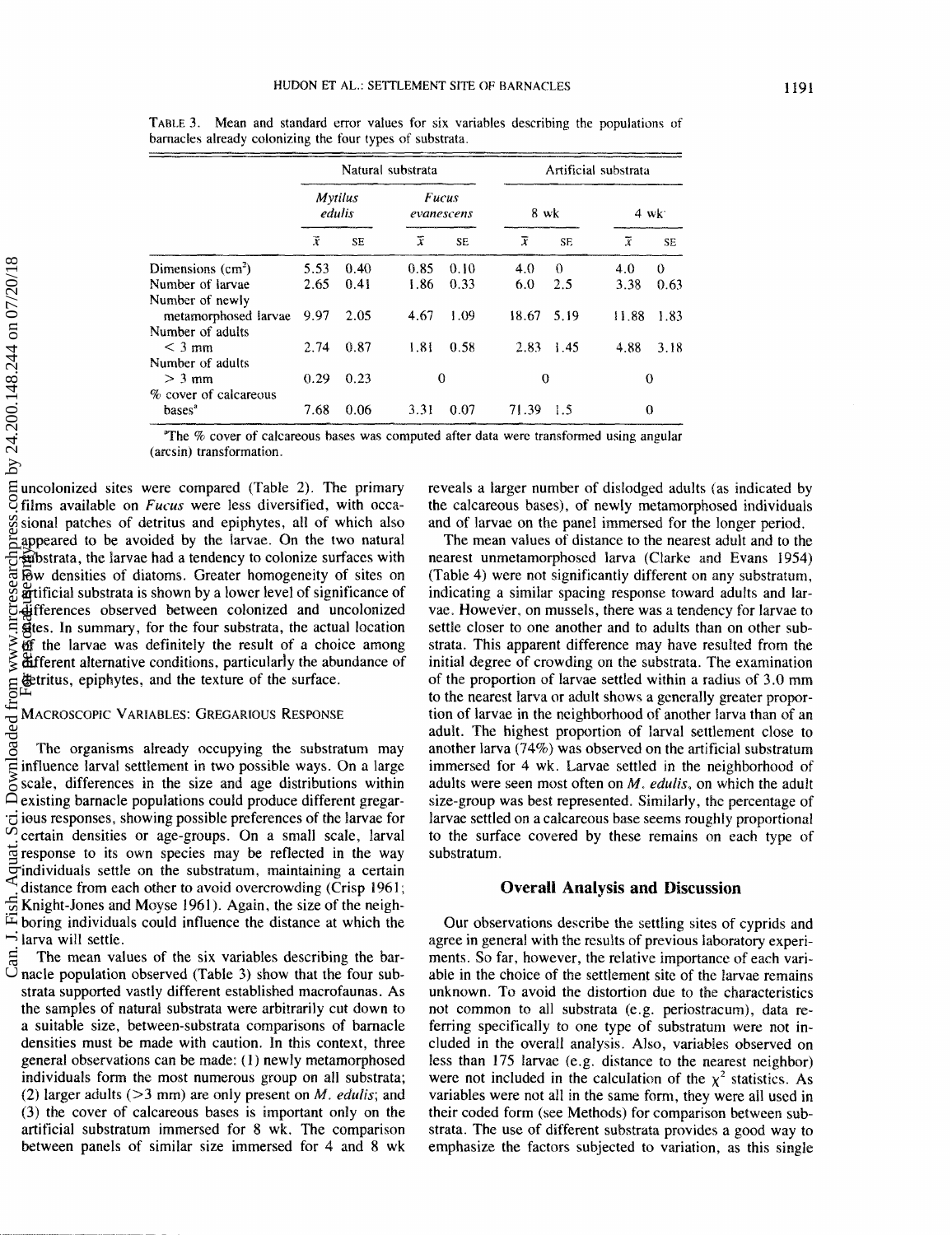| Substrata                                                   |                                | Natural substrata                       | Artificial substrata |                                |
|-------------------------------------------------------------|--------------------------------|-----------------------------------------|----------------------|--------------------------------|
| Total number of individuals<br>(number measured) $^{\circ}$ | Mytilus edulis<br>$n = 80(37)$ | <i>Fucus evanescens</i><br>$n = 56(55)$ | 8 wk<br>$n = 35(32)$ | $4 \text{ wk}$<br>$n = 29(25)$ |
| Distance to the nearest                                     |                                |                                         |                      |                                |
| larva $(\mu m)$ (SE)                                        | 720.9 (72.7)                   | 1032.5(133.5)                           | 1168.2(90.1)         | 1213.0(122.1)                  |
| Number of individuals                                       | $n = 24$                       | $n = 35$                                | $n = 22$             | $n = 23$                       |
| (% of number measured)                                      | $(65\%)$                       | $(64\%)$                                | $(69\%)$             | (92%)                          |
| Distance to the nearest                                     |                                |                                         |                      |                                |
| adult $(\mu m)$ (SE)                                        | 804.2 (102.2)                  | 1100.0(153.4)                           | 815.0 (184.4)        | 1700.0 (364.0)                 |
| Number of individuals                                       | $n = 23$                       | $n = 20$                                | $n = 10$             | $n = 8$                        |
| (% of number measured)                                      | $(89\%)$                       | (36%)                                   | $(31\%)$             | (32%)                          |
| Number of larvae settled on                                 |                                |                                         |                      |                                |
| calcareous bases                                            | 6                              | o                                       | 22                   | 0                              |

**TABLE 4.** Mean and standard error (SE) values of distance to the nearest neighbor (larva and adult) for larvae **observed on four different substrata.** 

<sup>a</sup>Number of individuals settled within a 3.0-mm radius of the next individual.

basic difference can include an array of associated characteristics while staying within the range of natural conditions. This aspect is reinforced by the availability of vastly different types of primary film in a small region of natural substratum. Futhermore, one can find a strong positive relationship in the shared information between the type of substratum and all other variables shown by a very highly significant value of *B*  (equal to  $\chi^2/2p$ ). Because all four substrata are colonized by larvae, the larval choice will express itself in the characteristics associated with the settling site.

In fact, the larvae will show their preferences in the constancy of their choices, which can be asserted in three ways: the modal values, the evenness ratio  $(R)$ , and the likelihood ratio statistic  $(\chi^2)$  of the variables. The number of classes of the coded variables was initially selected to cover the whole range of variations occurring on the substrata (Table 1). The initial observations on the larvae showed that only certain values of scales, either low (e.g. detritus) or high (e.g. texture) (Table 2), were found significantly more often near the larvae than on uncolonized sites, thus indicating a choice. This result is confirmed by low values of the  $R$  ratio (Table 5), which can be used as a weighting factor of the likelihood ratio statistic  $(\chi^2)$ . This latter value is expected to bring up the differences solely as a result of the type of substratum, while the variables remaining constant despite the substratum nature, and showing the lowest  $\chi^2$  values, indicate the most important larval preferences.

The results of the analysis (Table 5) confirm the observations previously summarized. The variables that allowed the largest fluctuations among substrata, and thus the least important to the larvae, are related to the structure of barnacle population colonizing the samples. The highest level of relationship is due to the percentage cover of barnacle calcareous bases, followed closely by the number of newly metamorphosed individuals. Thus as a whole, this group of macroscopic characteristics bore high values of the  $\chi^2$  statistic. The results indicate that although the larval choice is positively influenced by the presence of individuals of its own species, it is not strongly related to any population sizecomposition or size-group, The larval attraction toward its

**TABLE 5.** Variables in ranked order of likelihood ratio statistic  $(\chi^2)$ **indicating their relationship to the type** of **substratum. High values of**  the coefficient  $(\chi^2)$  indicate variables showing large fluctuations from one substratum to another. Evenness ratio  $(R)$  has the same meaning as  $\chi^2$  but is expressed in terms of the information theory.

| Variable                               | $\chi^2$ | R     |
|----------------------------------------|----------|-------|
| % cover of calcareous bases            | 177.81   | 0.32  |
| Position relative to grooves           | 120.55   | 0.15  |
| No. of newly metamorphosed individuals | 108.44   | 0.08  |
| No. of larvae                          | 72.52    | 0.13  |
| No. of barnacles $\leq$ 3 mm           | 71.07    | 0.05  |
| Texture of the substratum              | 56.52    | 0.01  |
| No. of Synedra spp. cells              | 42.81    | 0.04  |
| % cover of detritus                    | 35.78    | 0.07  |
| Distribution of detritus               | 34.01    | 0.005 |
| Abundance of detritus                  | 33.28    | 0.005 |
| No. of <i>Cocconeis</i> spp. cells     | 23.96    | 0.05  |
| Silt                                   | 20.01    | 0.002 |

own species would thus be restricted to the basic chemosensitive reaction to an active agent (Crisp and Meadows 1963; Gabbott and Larman 1971), whatever its exact "bioIogical" form is.

The high  $\chi^2$  value for the position of larvae relative to grooves emphasizes the inherent differences of contour between natural and artificial substrata. The contingency due to the selective effect of presence/absence of strong relief (grooves, pits, etc.), combined with the fact that only half the larvae found on natural substrata were actually settled in grooves. suggests that the larvae were probably influenced by other factors, such as the detrital cover in the available grooves.

Texture is another important variable used to distinguish the substrata. Although the four substrata are generally rough (Table **2),** some differences in the degree of roughness can be found. Larvae would therefore seek a certain range of roughness, varying from medium to high values.

At the bottom of the list, the factors with both low  $\chi^2$  and *R* values indicate the most constant choices of the larvae.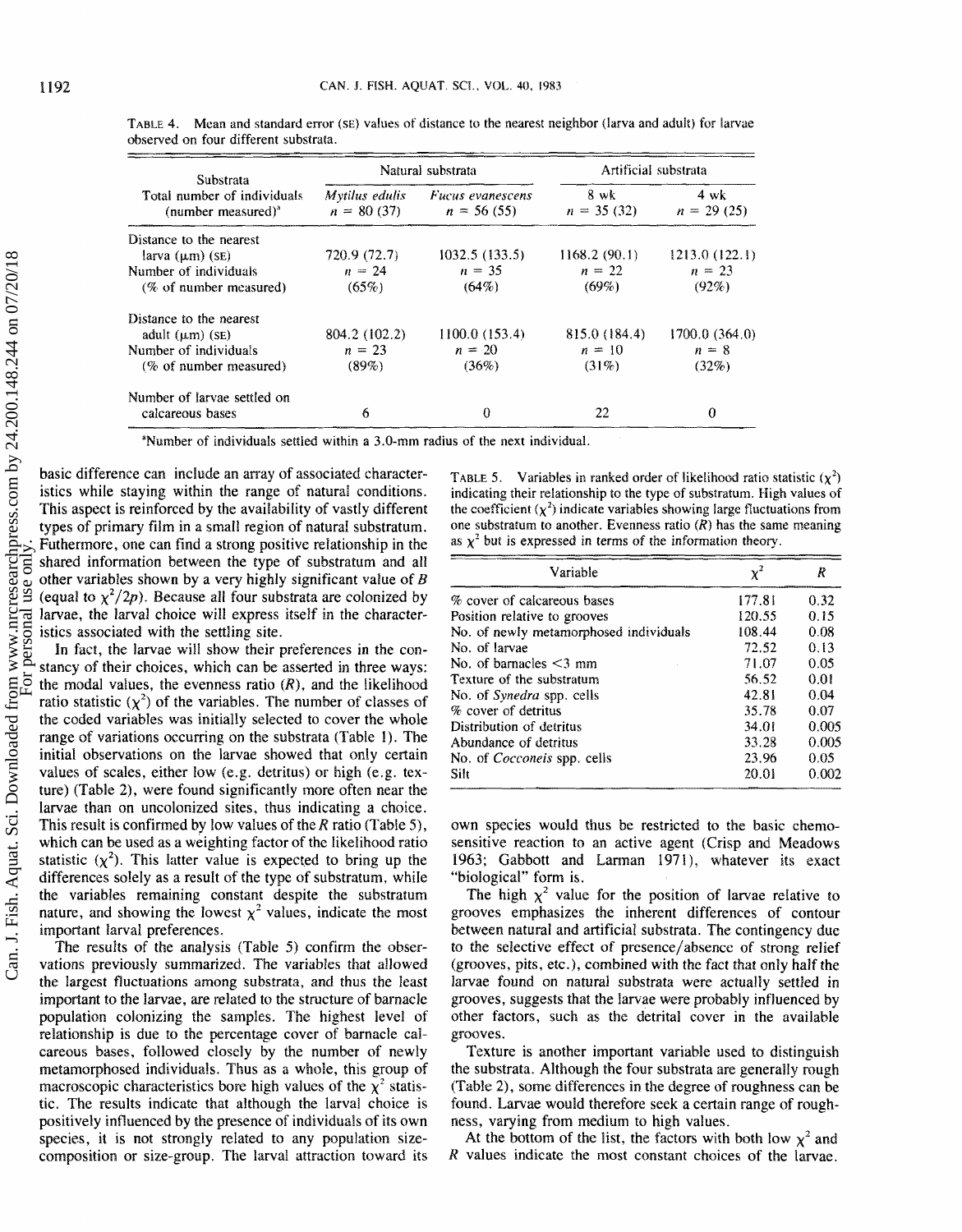These variables are the low abundance of detritus, of *Cocconeis* **spp.** cells, and silt. A correlation between algal abundance and larval settlement was demonstrated for intertidal barnacles by Strathmann et al. (1981). The difference observed for **B.** *crentatus* may indicate a smaller importance of diatoms as a cue for the survival of a subtidal species. How-<br>ever, the adaptive significance of the choice of an area free of ever, the adaptive significance of the choice of an area free of detritus and diatoms is clear. ilt corresponds to the need for a firm attachment site for the antennules (Walker 1973) and for space required when metamorphosis occurs. indeed, the forward tilting on the axis of the antennules requires a relatively clean area for an eventual permanent attachment. Later on, as the newly metamorphosed barnacle cements itself more perrnanently to the substratum (Walker 1973; Walker and Lee 1976), a clean area will ensure strong adhesion, hence a better chance of survival.

As a whole, our results confirm the complexity involved in the selection of a settling site for barnacle larvae. Chemosensitive reaction to an active agent could be responsible for the general attraction towards potentially favorable surfaces. An initial exploration is made by the larva to determine if roughness and surface contour are adequate. Finally, cyprid larvae select an area devoid of detritus and diatoms for their settlement, possibly even using their antennules to brush away detritus and diatoms (Crisp and Meadows 1963) in an active modification of the substratum to suit their needs.

We thank Drs H. Suderley, J. Himmelman, and anonymous referees for their heIpfui comments om the text. The computer analysis and division of variables into classes were performed with the program PARTIE written by Mr Alain Vaudor, of the Département de SCIENTIE written by Mr Alain Vaudor, of the Département de<br>Exciences biologiques, Université de Montréal. Mr J.-P. Ricbourg, from the Institut National de la Recherche Scientifique (HNRS-Géoressources) (Qué.), and Ms B. Calamba, from Université de Momtr6a1, provided valuable assistance with the scanning electron microscopy. This study was supported by grants from the Natural Sciences and Engineering Research Council of Canada to C.H. **(Ph.D.** scholarship). E.B. (A 05 1 **B),** and P.L. (A 7738), and from the Ministry of Education of Quebec.

BARNES, H. 1955. The growth rate of *Balanus balanoides* (L.). Oikos 6:  $109 - 113$ .

1956. Surface roughness and the settlement of *Balapaus*  balanoides (L.). Arch. Soc. Zool. Bot. Fenn. Vanamo' 10:  $164 - 168$ .

- BARNES, H., D. J. CRISP, AND H. T. POWELL. 1951. Observations on the orientation of some species of barnacles. J. Anim. Ecol. 20:  $227 - 241$ .
- CLARKE, P.I., AND **F.** C. EVANS. 1954. Distance to nearest neighbor as a measure of spatial relationships in popuiations. Ecology 35: 445-453.
- CRISP, D. **1.** 1961. Territorial behaviour in barnacle settlement. J. Exp. Biol. 38: 429-446.
	- 1974. Factors influencing the settlement of marine invertebrate larvae, p. 177-205. **Hn P.** T. Grant and A. **ha.** Mackie [ed.] Chemoreception in marine organisms, Academic Press, New York, NY.
- CRISP, D. J., AND H. BARNES. I954. The orientation and distribution of barnacles at settlement with particular reference to surface contour. J. Anim. Ecol. 23: 142-162.

CRISP, D. J., AND P. S. MEADOWS. 1963. Adsorbed layers: the stim-

ulus to settlement in barnacles. Pmc. **W.** Soc. Lond. **B** Biol. Sci. 158: 364-387.

- CRISP, D. J.. AND J. S. RYLAND. 1960. Influence of filming and of surface texture on the settlement of marine organisms. Nature (Lond.) 185: 119.
- DANIEL, A. 1955. The primary film as a factor in settlement of marine foulers. J. Madras Univ. Sect. B, 25: 189-200.
- DARWIN, C. 1851. A monograph of the Sub-Class Cirripedia: Balanidae, Verrucidae, etc. Ray Society, London. 684 p.
- **GABBOTT, P.** A., AND V. **N.** LARMAN. 197 1. Electrophoretic examination of partially purified extracts of *Balanus balanoides* containing a settlement inducing factor, p.  $143 - 153$ . In D. J. Crisp [ed.] Fourth European Marine Biology Symposium. Cambridge Univ, Press. Cambridge.
- HUDON, C., AND E. BOURGET. 1981. Initial colonization of artificial substrate: Community development and structure studied by scanning electron microscopy. Can. J. Fish. Aquat. Sci. 38: 1371-1384.
- KNIGHT-JONES, E. W. 1953. Laboratory experiments on gregariousness during settling in *Balanus balanoides* and other barnacles. J. Exp. Biol. **38:** 584-598.
- KNIGHT-JONES, **E.** W., AND D. **J.** CRISP. 1953. Gregariousness in barnacles in relation to the fouling of ships and to antifouling research. Nature (Lond.)  $171: 1109 - 1110$ .
- KNIGHT-JONES, E. W., AND J. MOYSE. 1961. Intraspecific competition in sedentary marine animal. Symp. Soc. Exp. Biol. 15:  $72 - 95.$
- KULLBAGK, S. 1959. Information theory and statistics. John Wiley & Sons, lnc., New York, **NY.** 399 **p.**
- LEGENDRE, L., AND **P.** LEGENDRE. 1983. Partitioning ordered variables into discrete states for discriminant analysis of ecological classification. Can. **J.** Zoo!. (In press)
- LEWIS. C. **A.** 1978. A review of substratum selection in free-living and symbiotic cirripeds, p. 267-218. *In* F. S. Chia and M. E. Rice [ed.] Settlement and metamorphosis of marine invertebrate larvae. Elsevier/North-Holland, New York, NY.
- LLOYD, M., AND R. **J.** GHELAWDI. 1964. **A** table for calculating the "equitability" component of species diversity. J. Anim. Ecol. 33: 217-225.
- MILLER, **M.** A., J. C. RAPEAN. AND W. F. WHEDON. 1948. The role of slime film in the attachment of fouling organisms. Biol. Bull. (Woods Hole) 94: 143-157.
- NOTT, J. A., AND B. A. FOSTER. 1969. On the structure of the antennular attachment organ of the cypris larva of *Balanus balanoides* (k.). Phil. Trans. **8.** Soc. kond. B Biol. Sci, 256: 115-134.
- PYEFINCH, K. A. 1948. Notes on the biology of cirripedes. **J. Mar.** Biol. Assoc. U.K. 27: 464-503.
- SKERMAN, T. M. 1956. The nature and development of primary film on surfaces submerged in the sea. N.Z. J. Sci. Technol. 38:  $44 - 57$ .
- STRATHMANN, R. R., AND E. S. BRANSCOMB. 1979. Adequacy of cues to favorable sites used by settling larvae of two intertidal barnacles, p.  $77-89$ . *In* S. E. Stancyk [ed.] Reproductive ecology of marine invertebrates. Univ. South Carolina Press, Columbia, SC.
- STRATHMANN, R. R., E. S. BRANSCOMB, AND K. VEDDER. 1981. Fatal errors in set as a cost of dispersal and the influence of intertidal flora on settlement of barnacles. Oecologia (Berl.) 48: 13-18.
- WALKER, G. 1973. The early development of cement apparatus in the barnacle, *Balanus balanoides* (L.) (Crustacea: Cirripedia). J. Exp. Mar. Biol. Ecol. 12: 305-314.
- WALKER, *G.,* AND V. E. LEE. 1976. Surface structure and sense organs of the cypris larva of *Bnlanus balanoides* as seen by scanning and transmission electron microscopy. J. Zool. (Lond.)  $178: 161 - 172.$